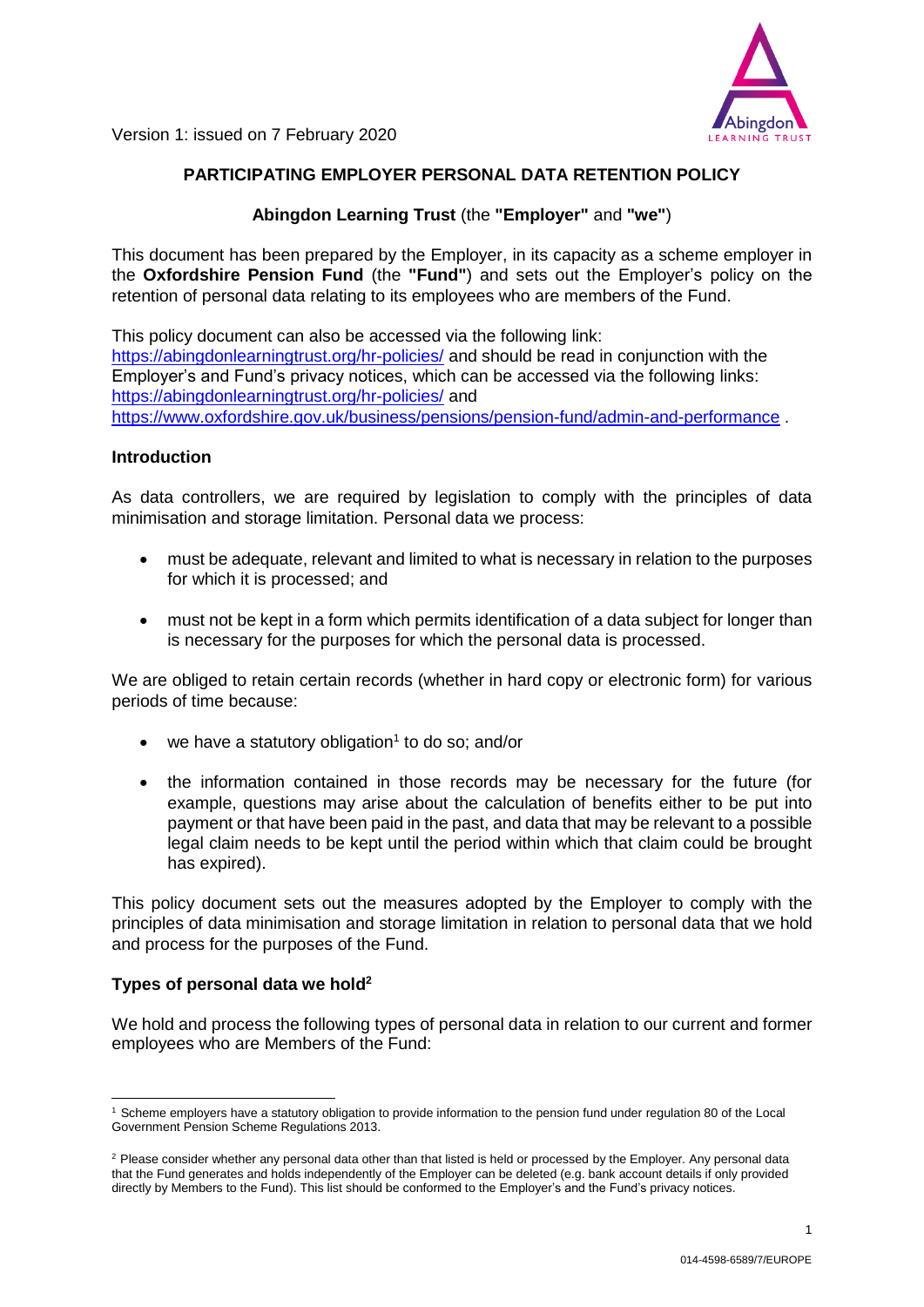

- Contact details, including name, address, telephone numbers and email address.
- Identifying details, including date of birth, national insurance number and employee and membership numbers.
- Information that is used to calculate and assess eligibility for benefits, for example, length of service, history of hours worked or membership and salary information necessary for the calculation of the Member's benefits in the Fund.
- For current employees, information about the Member's family, dependants or personal circumstances, for example, marital status and information relevant to the distribution and allocation of benefits payable on death in service*.*
- Information about the Member's health, for example, to assess eligibility for benefits payable on ill health, or where the scheme Member's health is relevant to a claim for benefits following their death.
- Information about a criminal conviction if this has resulted in the Member owing money to the Employer or the Fund and the Employer or Fund may be reimbursed from the Member's benefits.

#### **Retention periods for personal data<sup>3</sup>**

In compiling our policy on the retention of personal data, we have taken into account the guidelines on the retention of personal data as set out by / in:

- Information and Records Management Society;
- The National Archives;
- HMRC compliance handbook manual CH15400;
- ICO's retention policy;
- EU Article 29 Working Party guidance; and

Therefore, whilst we note that:

-

- (to the extent applicable to the Scheme Employer), the Lord Chancellor's Code of Practice on the management of records issued under section 46 of the Freedom of Information Act 2000 refers to records being kept as long as they are needed by the authority: for reference or accountability purposes, to comply with regulatory requirements or to protect legal and other rights and interests (paragraph 12.2); and
- the Information and Records Management Society states that certain records will need to be retained indefinitely where they evidence pension or other benefit entitlements;

<sup>&</sup>lt;sup>3</sup> The Article 29 Working Party guidelines on retention periods state that meaningful information about the likely period of retention should be provided to data subjects and a generic statement in the privacy notice is not appropriate. This retention policy should, therefore, set a defined period beyond which personal data will no longer be held (and, preferably, separate periods for different categories of data where this is appropriate). The GDPR does not prescribe a time period beyond which data must not be kept. Scheme Employers should be aware that if they do not attempt to give a defined period for which personal data will be held, strictly speaking this is unlikely to comply with GDPR. See Articles 5(1) and 5(2), and in particular Article 5(1)(c) - (e) of the GDPR. Please also see Recital 39 of the GDPR.

a suggested specific timeframe for the retention of personal data has been included in this policy in order to comply with the requirements of the GDPR. Scheme Employers will need to consider the extent to which the suggested wording matches their actual (or intended future) practice.

Retaining personal data indefinitely, either because Scheme Employers believe that is appropriate (e.g. because the data might need to be referred to in the future given the long term nature of pension liabilities), or because in practice it is not possible within the constraints of the personnel or administration system to implement a destruction policy for selected data relating to a particular individual, **is unlikely to comply with GDPR.** Although we are not aware of the Information Commissioner having issued guidance in this area that is specific to pension schemes and we consider the risk of retrospective sanction by the ICO in this area to be low, we anticipate that this will be an area in which good practice will continue to develop. Consequently we recommend that Scheme Employers consider proactively putting in place a policy with defined period(s) beyond which personal data will not be held (within the constraints of an acknowledged need to retain at least some personal data for a significant period of time, in order to administer benefits and deal with potential future queries). If there are certain categories of personal data that scheme employers / funds consider are not needed for as long a period (e.g. bank account details; underlying benefit calculation information for a Member who has transferred-out more than a specified number of years ago) then it would be advisable to adopt a shorter retention period for such categories. It is possible that individual Scheme Employers will have shorter data retention periods for their employment personal data more generally; Funds will need to understand when personal data will be destroyed and check that the Employer's policy will allow them sufficient opportunity to obtain all personal data that the Fund requires (and enable any subsequent queries or checks for a sufficient period).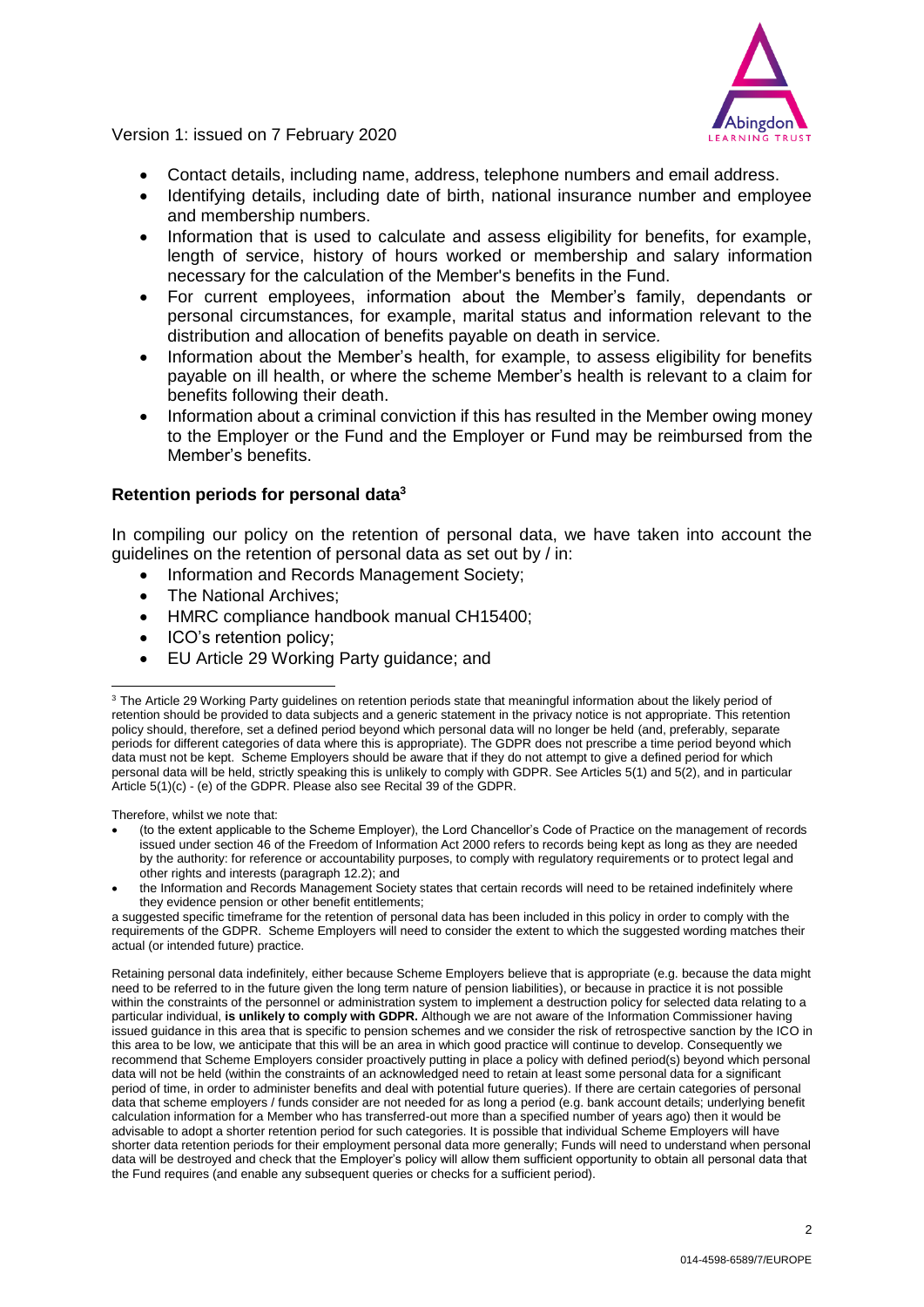

The Pension Regulator's code of practice 14 for public service pension schemes.

Data protection legislation requires that we retain personal data for no longer than is necessary in order to fulfil the purpose(s) for which it is processed. Given the long term nature of pensions, we need to ensure that personal data is retained to:

- comply with our legal and regulatory obligations as a participating employer regarding the payment of pensions from the Fund; and
- deal with any questions or complaints that we or the Fund may receive about a Member's pension entitlement from the Fund.

Personal data will be retained for a maximum period of fifteen years<sup>4</sup> after termination of employment. 5

During any period when we retain personal data, we will keep that personal data up to date and take all reasonable steps to ensure that inaccurate data is either erased or rectified without delay. We will periodically review the personal data that we retain and consider whether it is still required; any personal data that we no longer require will be destroyed. $6$ 

## **Member's and Beneficiary's rights**

-

Beneficiaries form a wider category of people who receive benefits from the Fund, for example the active/deferred/pensioner member's spouse / child(ren) / dependants).<sup>7</sup> Members of the Fund and Beneficiaries have a right to access and obtain a copy of the personal data that we hold about them and to ask us to correct personal data if there are any errors or it is out of date or incomplete.

In certain circumstances a Member / Beneficiary has the right to:

- object to the processing of their personal data
- $\bullet$  restrict<sup>8</sup> the processing of their personal data until any errors are corrected;

 $7$  Funds to consider whether Employers provide personal data about Beneficiaries in practice and amend the template accordingly if required.

<sup>&</sup>lt;sup>4</sup> The suggested period of "fifteen years after termination of employment" is based on the current maximum statutory limitation period, as any complaints about the calculation of either deferred or pensioner benefits would usually be expected to be brought within that timeframe.

<sup>5</sup> This will need to be tailored to fit the circumstances of the individual scheme employer. The Fund will hold the relevant information for the greater of "100 years from date of birth" and "last payment of benefits to the Member/Beneficiary plus 15 years", however the Fund is conscious that individual scheme employers may have their own individual data retention policies in place.

<sup>&</sup>lt;sup>6</sup> The GDPR states that while the data is being retained, the data controller is also under an obligation to keep personal data up to date and to take every reasonable step to ensure that inaccurate data is either erased or rectified without delay. Consideration should also be given to "filleting" the data held, so that individual items are not retained for longer than actually required. For example, it may be appropriate to destroy bank account details within a shorter period of a benefit ceasing to be payable. We recommend that Scheme Employers adopt shorter retention periods for particular categories of data (see note 7 above) and conduct a periodic audit of personal data held, with a view to destroying any that is no longer required in relation to a particular Member or Beneficiary.

<sup>&</sup>lt;sup>8</sup> See Article 18 of the GDPR. The Scheme Employer should restrict the processing of the personal data (subject to certain exceptions e.g. storage or to defend a legal claim or for reasons of important public interest) where the individual has contested the accuracy of the personal data. The processing would also have to be restricted in this way where the individual has raised an objection for any reason, and the Scheme Employer's justification is based on the necessity to: perform a task in the public interest or pursuant to an official authority; or (if applicable) in its legitimate interests. The restriction will last until the Scheme Employer is able to verify the accuracy of the personal data or demonstrate the justification for its processing respectively. For reference, note: Article 21(1) contains the right of the data subject to object to the processing of personal data in circumstances relating to the individual, where the controller is relying on the justifications in Article 6(1)(e) or (f), which includes those